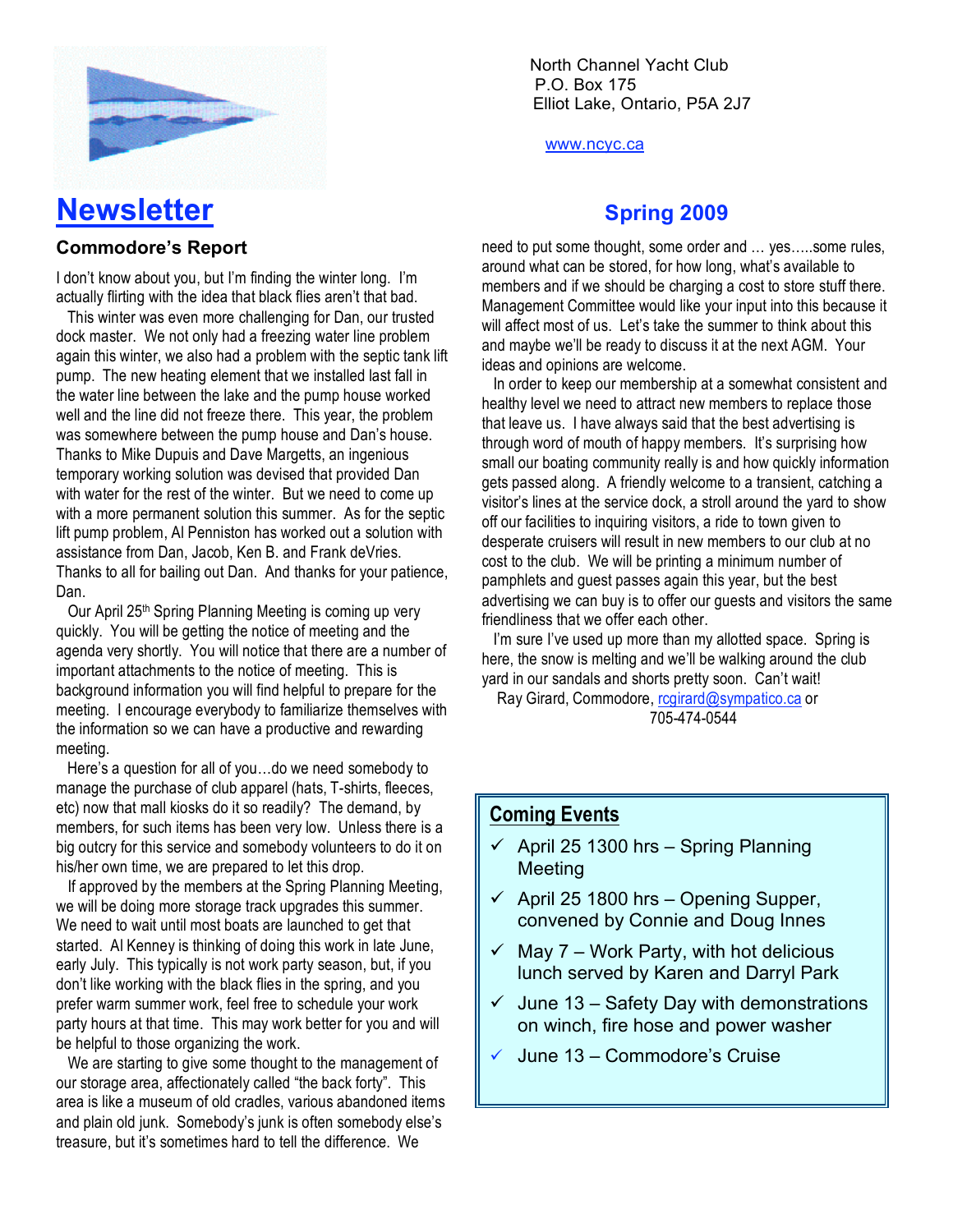# **Newsletter** Spring 2009

## **Fleet Captain's Report**

 As this season ramps up, I would like to take this opportunity to remind everyone of their collective responsibility to conduct activities on the club grounds in a safe and responsible manner.

 Make sure all boats are securely chained, and that all movements of cradles and the transfer car are clearly communicated to everyone concerned. Stay well clear of moving loads and equipment.

 Take great care when working in, on, and around your own boat. Falls from more then five feet are often fatal. Secure your ladder to the boat. Ladders should be used at an angle of 70'. Check your electrical cords. Badly worn or old extension cords can present an electrical shock or fire hazard. Never leave boats plugged in and unattended and keep the area around your cradle neat and tidy.

Don't wait for others, to correct an unsafe condition!

 Fire is one of the most devastating situations a boat yard can face. Closely stored boats, fuel, oil, tarps and numerous other combustibles can contribute to a quickly moving fire that can overwhelm even the best equipped fire department.

 Fire prevention is the key to our own fire safety however preparedness is essential. Know where the extinguishers are and when and how to deploy them. You must quickly determine whether you can fight a fire effectively or immediately call for help.

 Call for the North Shore fire department using 911. Their initial response time will be fairly good but half of their resources and manpower must come from Serpent River and that will take 20 or more minutes. If manpower is available, set up the fire pump. Fight the fire from an up wind position. Many times the most effective strategy for fighting a fire is to protect the assets or boats that are not burning. Trying to extinguish a raging fire without adequate water, equipment or manpower as opposed to preventing it's spread, often results in much greater losses. Another possible strategy is to move the boats ahead of the fire, creating a fire fuel break. Only attempt this if there is sufficient manpower and it is safe to do so.

June 13th is the Commodores cruise and Safety Day. On the morning of the 13th we will be setting up a variety of equipment safety, as well as fire pump and fire extinguisher training sessions. Anyone who would like to bring their boat extinguishers to me for a complementary service inspection is welcome.

 Lastly; it may not be common knowledge but smoke detectors are now mandatory in all recreational properties including camper trailers and boats with sleeping accommodations. Failure to properly install a working smoke detector or removing the battery from a smoke detector can result in a \$235 provincial fine.

> Have a safe launch Ken Barnes

### **Volunteers Needed**

- $\geq 40^{th}$  Anniversary Committee We need a few members to sit on an ad hoc committee to work with the  $25<sup>th</sup>$  anniversary team to decide, plan and organize next year's 40<sup>th</sup> anniversary celebration. Chris Margetts suggested at the AGM that the  $40<sup>th</sup>$  could be a "Batten Down like" event, possibly coordinated with the club race, in the warmer time of the season.
- $\triangleright$  We are also looking for a member to go through the years and years of club papers, files and documents, to cull what is not required, and organize and file properly what we need to keep
- > Thanks to our Social Coordinator Anne Phillips, volunteers have been found for all except the Batten Down Barbecue, scheduled for October 3. There's lots of help available, and a clear outline of what is involved can be found in the Events Binder in the clubhouse. Contact Anne if you can take this on - it earns work party hours.

# **Dock Box Condo**

 Last year several members decided we needed more on-site storage at NCYC. The present dock box area is a shamble of unattractive facilities A new idea was needed to clean up the mess and accommodate the members needs. Having the majority of storage in one building satisfies the needs of the members and the need of the club to have some control over it's property.

 I have taken on the task to facilitate the project. To do so I need everyone who wants to participate and those who would like to see that area cleaned up to contact me and the management committee with their support and what commitment they will make to the project The summer is coming soon and we would like to get started on this.

 The first assessment of the cost of a storage area is about \$250- \$300.00 per unit. We feel that is a high estimate, as the serious data can't been collected till support is determined. I am willing to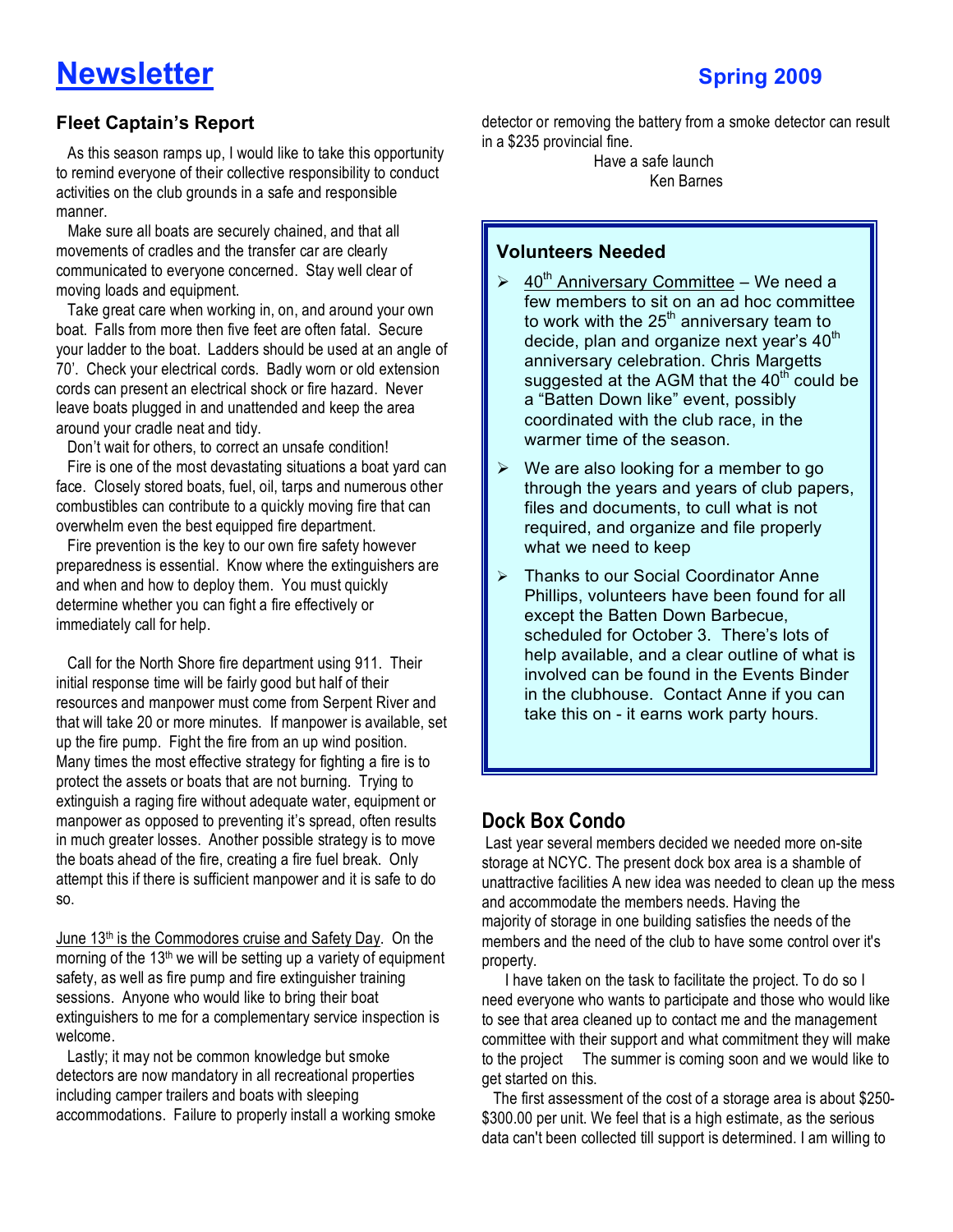organize and work with the steering committee on this project but help is needed to complete it this summer or early next season.

 I await your support and commitment so we can put the final touches on this plan. Chet Beeswanger

# **The Mac/Man Challenge**

The Little Current Yacht Club would like to invite you to the "Premier Yachting Event" in Northern Lake Huron "The Mac/Man Challenge" This event starts on Mackinac Island stops in Gore Bay and ends in Little Current the heart of the North Channel. For more Information go to: www.lcyc.ca/macman/MacMan.html

Think about entering the **Mac/Man Challenge,** to take place July 23 to 25.The first leg is from Mackinaw Island to Gore Bay, with the second leg from Gore Bay to Little Current.

Bob and Lucille Legault made us proud when they entered the second leg of the challenge two summers ago. It would be great to have a few more of our boats entered this summer.

As our Commodore commented, the best advertising for NCYC is face to face, and here's an opportunity to talk up the club to sailors from far and near. The Management Committee has decided to issue an invitation to all participants to visit us on their homeward sail, and offer one free night's accommodation. We know we can count on you to make them welcome, so that hopefully they will return.



Don't worry... according to the rules they have to give way to us.

# **Proposed Amendments to the**

**Navigable Waters Protection Act** Canada's recent Budget in the House of Commons contained some hidden clauses, one of which dealt with "minor waterways". These are creeks and shallow waterways that would not directly affect our boats. However, we found it disturbing because all our waterways are connected. Pollution in one finds its way eventually into the others.

 We are grateful to Tim Ruthenberg. His knowledge of how government works helped us to reach those decision makers who could possibly override this damaging legislation, which would allow projects such as bridges, causeways, dams etc, to proceed without having to undergo environmental assessments. Their rationale was that this would reduce the backlog of projects on the drawing board, but at what cost?

 Those who care about keeping our waters clean made their voices heard, but because of the recession, there was considerable pressure to pass the budget quickly, and it did. The Senate, despite concerns about this and other hidden clauses, also passed the Budget. We emailed the Senate and found surprising support for further study on these clauses. The same day the Budget passed, the Honourable Senator Cowan moved, seconded by the Honourable Senator Hubley:

"That, notwithstanding any rules or usual practices, and without affecting any consideration or progress made by the Senate with respect to Bill C-10, the *Budget Implementation Act, 2009*, the following committees be separately authorized to examine and report on the following elements contained in that bill:

*(a)* The Standing Senate Committee on Energy, the Environment, and Natural Resources: those elements dealing with the *Navigable Waters Protection Act* (Part 7);"

We live in hope....

## **Member's News**

Some spend the whole winter in warmer climes, others just take a break. Nick and Colleen have spent the winter land cruising, and from all reports are loving it, although Northern Ontario's summer is calling them home soon!

 Paulette Roslyn went down to Phoenix to see them (while also spending time on the golf course). She was fortunate to be able to get tickets in the gallery to watch Tiger Woods perform.

 Anne Phillips and Terry Polkinghorne couldn't wait for summer, and chartered in the Caribbean. We hear